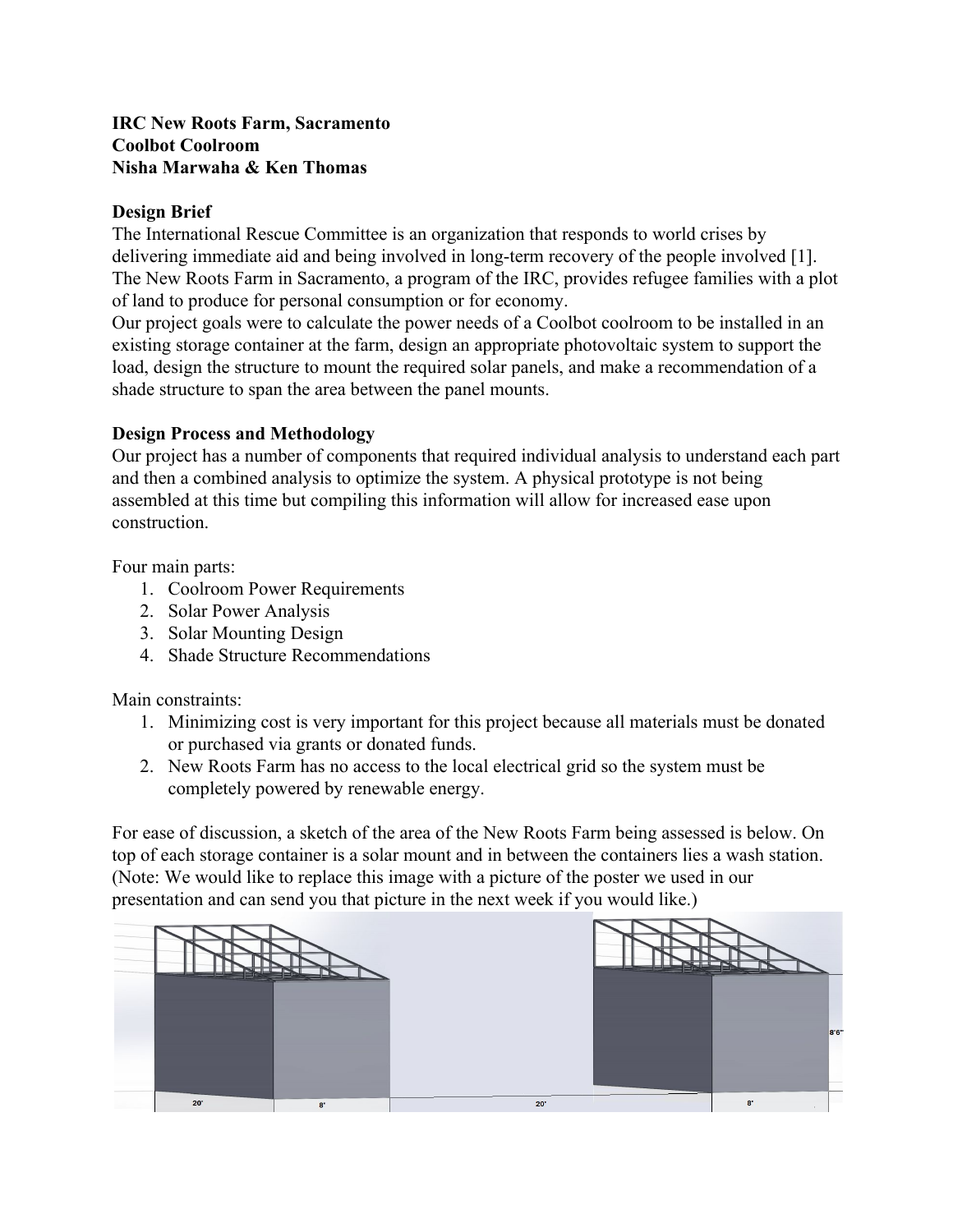# *Coolroom Power Requirements*

The main goal of our project and construction phases is a solar-powered Coolbot coolroom located in half of a standard shipping container. A Coolbot is a device that hacks conventional AC units to decrease the minimum cooling temperature to near freezing. To understand the power requirements of the proposed coolroom, data was gathered from a slightly smaller, grid-powered Coolbot coolroom on the grounds of the UC Davis Student Farm. Using a watt meter and temperature loggers placed inside and outside the coolroom, information on the power consumption of the coolroom based on the temperature difference was collected and analyzed. This data was used as a minimum estimate of the expected energy consumption of and power required for the coolroom for the New Roots Farm. This data was also used to recommend the sizing of the AC unit.

#### *Solar Power Analysis*

The primary requirement for the solar power analysis is to design a solar power system that can provide sufficient power and energy to the proposed AC unit. As stated above, the amount of power and energy needed was estimated by monitoring and analyzing a Coolbot coolroom at UC Davis. The total available daily energy was calculated using the specifications for the solar panels donated to the farm and literature on the amount of solar radiation based on geographical location [2,3]. The intermediate components including the charge controller, batteries, and inverter were analyzed to ensure that the input and output specifications of each component were compatible. A charge controller, inverter, and battery pack was donated to the New Roots Farm for long term loan [4-7].

# *Solar Mounting Design*

Noting that all 24 donated solar panels were needed to satisfy the power requirements of the coolroom, three possible designs to mount the panels were created. The considerations taken into account were as follows:

- 1. Minimum complexity because much of the project labor force will come from people with no formal construction training.
- 2. Low cost because funds will be provided solely through donations or grants.
- 3. Design considerations for working around a vent located at the top center of each shipping container.
- 4. Aesthetics to promote a cohesive display on the farm.
- 5. Ease of integrating a shade structure for general use.
- 6. The ability to move the system was considered because the farm is currently leasing their property.
- 7. Shading the coolroom and arranging the panels to have high efficiency is important to minimize the load required and increase available power.

With our client, each consideration was assigned a weight and a design was chosen as displayed in the matrix below.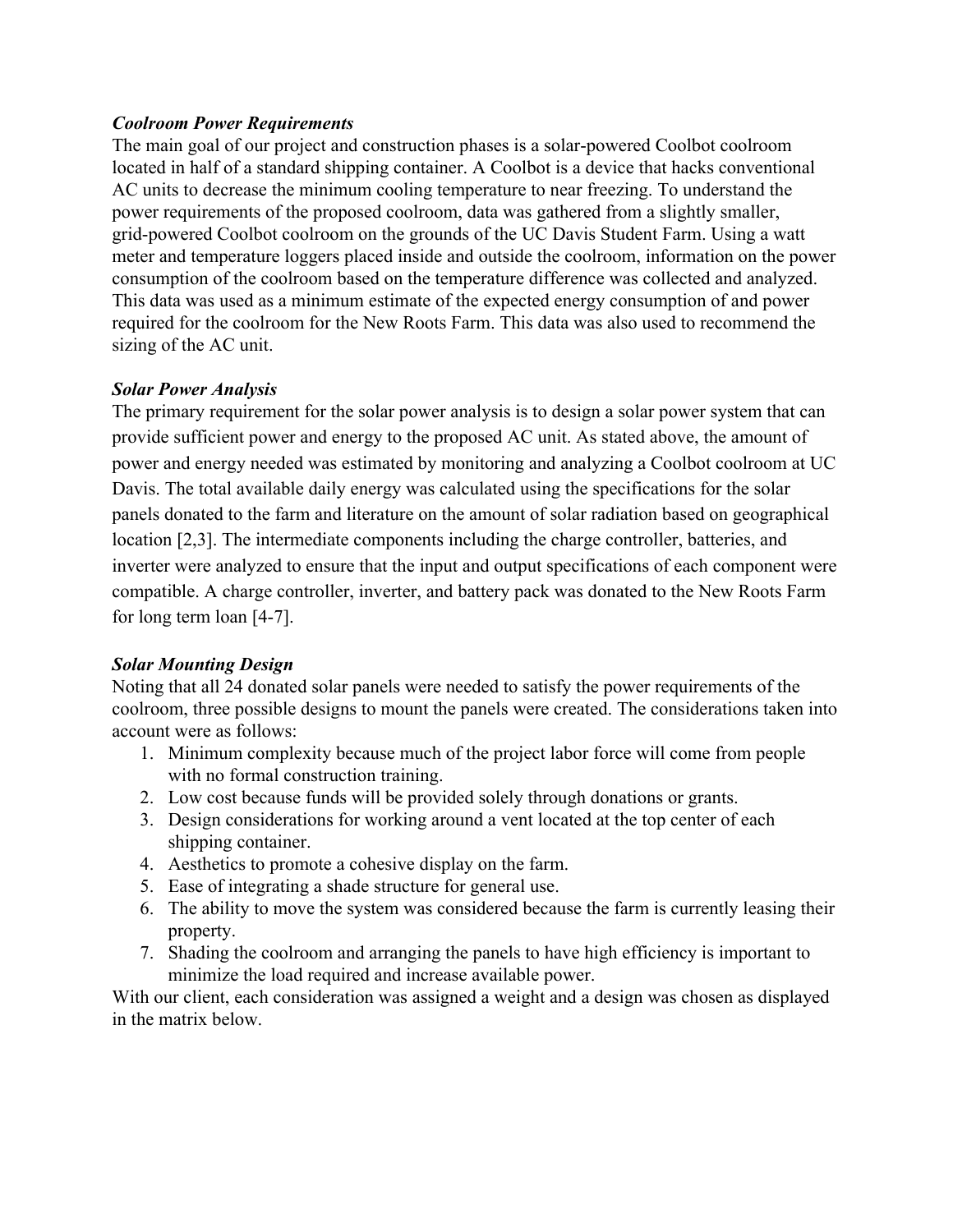|                     | Weight $(1-5,$ | One structure on<br>each side, angled | Two structures<br>on each side, | One structure on<br>each side, angled |
|---------------------|----------------|---------------------------------------|---------------------------------|---------------------------------------|
| Consideration       | 5=Important)   | west and east                         | angled south                    | south                                 |
| Min. Complexity     |                |                                       |                                 |                                       |
| Low Cost            | 5              |                                       |                                 |                                       |
| Vent Considerations |                |                                       |                                 |                                       |
| Aesthetics          |                | 3                                     |                                 |                                       |
| Ease of Canopy      |                |                                       |                                 |                                       |
| Incorporation       |                |                                       |                                 |                                       |
| Mobility            |                |                                       |                                 |                                       |
| Shades coolroom     |                |                                       |                                 |                                       |
| Power Efficiency    |                |                                       | 4                               |                                       |
|                     |                |                                       |                                 |                                       |
| Total Score:        |                | 104                                   | 99                              | 114                                   |

# *Shade Structure Recommendations*

In addition to the coolroom system, our client requested information on installing a shade structure between the two storage containers. The most important criteria included its ability to provide shade to the wash station between the two storage containers, ease of installation, and nature as a commercially available kit to expedite permit applications. After discussing concerns of strong winds and heavy rain, our best options were either a strong canopy structure mounted to the edges of the containers or a freestanding structure.

# **Results and Discussion**

# *Coolroom Power Requirements*

The figures below display data gathered from the Coolbot coolroom on the grounds of the UC Davis Student Farm. The data shows the air conditioner requires 700W when on and consumes a total of 13.25 kWh over two days. Despite this, the graph titled "Interior and Exterior Temperature over Two Days" displays that the air conditioner was not able to cool the coolroom to the desired temperature if the outside temperature is very high. This data requires that a higher BTU AC unit than what was used in this coolroom is desired for our system and the expected power will be greater than what was measured.

Upgrading from a 8000 BTU to a 12000 BTU air conditioner is suggested. This will allow for a shorter temperature pull-down time and increased ability to maintain a temperature. This increases the instantaneous power draw of the AC to 1050W when on [8]. Because the BTU/hour-watt is constant among different BTU rated ACs, the total energy consumption is not expected to increase due to this substitution. However, our coolroom will have higher energy demands because the area will be larger and the room will be full of produce to cool.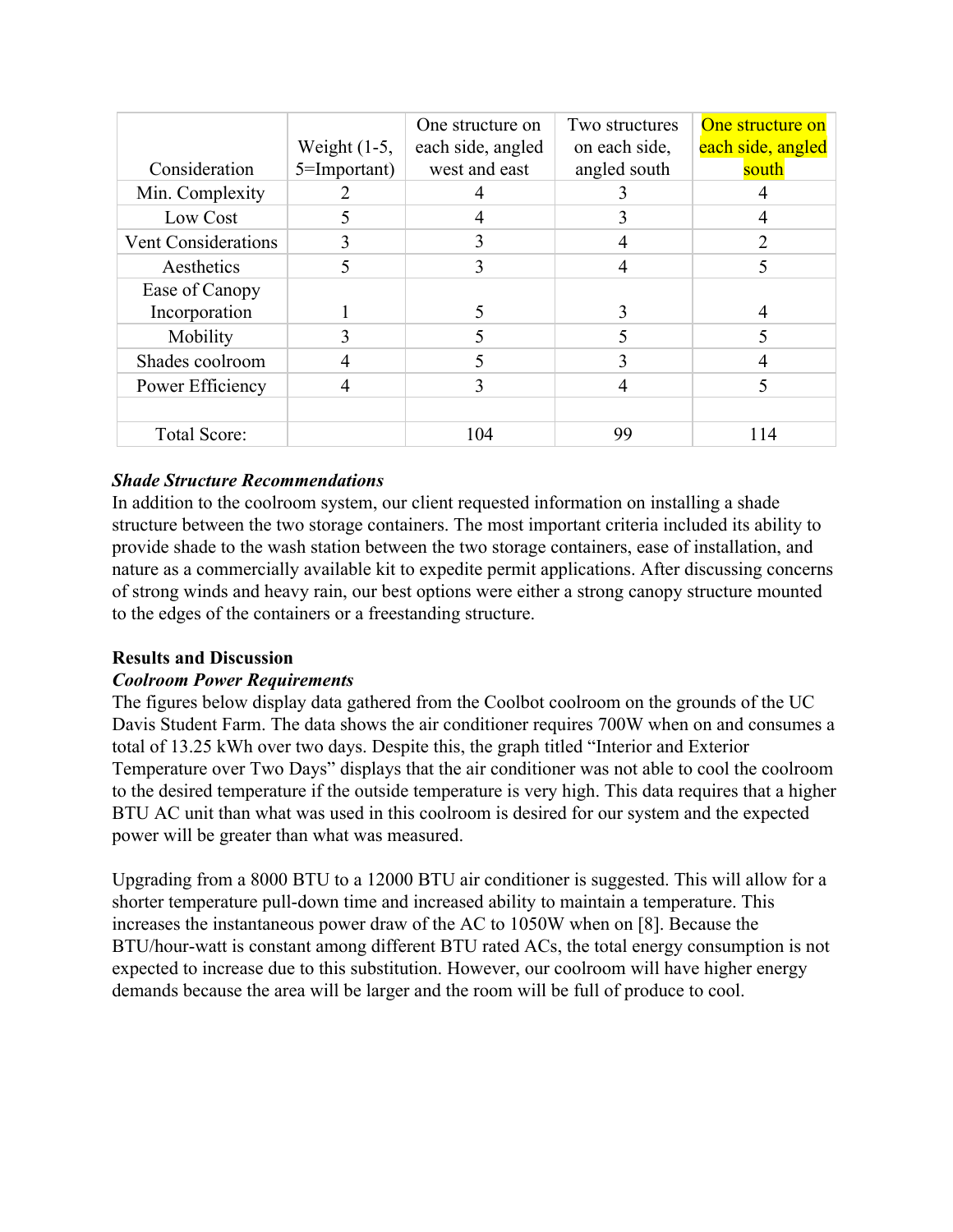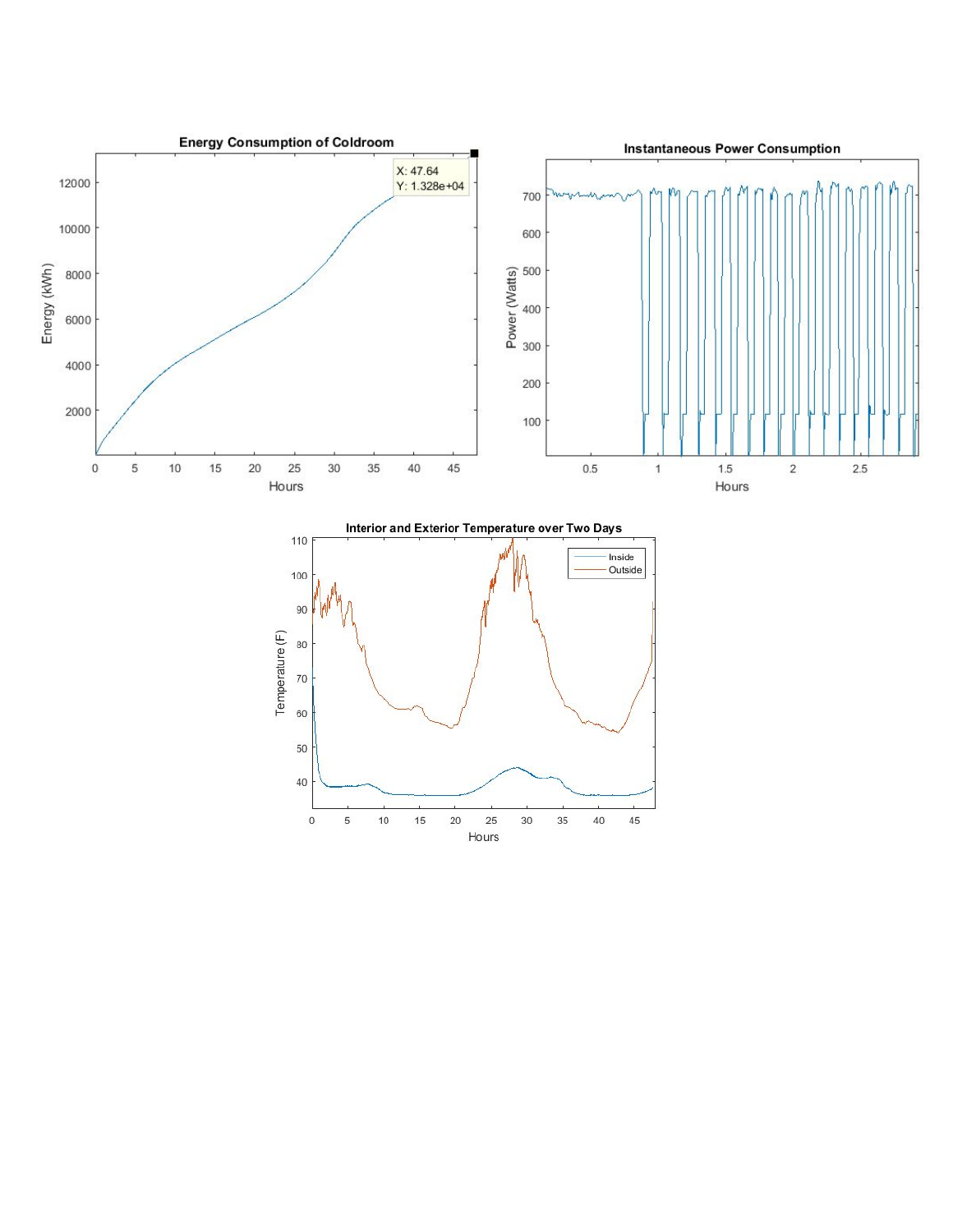### *Solar Power Analysis*



Below is a breakdown of the components required in the electrical system.

# *Solar Panel - Charge Controller Compatibility*

The specifications of the solar panels and the loaned charge controller were used to check their compatibility.

| Solar Panel Specifications: |                        |                      |  |
|-----------------------------|------------------------|----------------------|--|
| Max Output Voltage (V)      | Max Output Current (A) | Max Output Power (W) |  |
| 16.8 DC                     | 7.12 DC                | 120                  |  |

| <b>Charge Controller Specifications:</b> |                       |                    |  |
|------------------------------------------|-----------------------|--------------------|--|
| Max Input Voltage (V)                    | Max Input Current (A) | Output Setting (V) |  |
| 125 DC                                   | 45 DC                 | 12V                |  |

Given the number of solar panels available at the farm, their specifications, and specifications of the charge controller, there are two appropriate configurations.

1) Connect 6 panels in series and have four of these groups in parallel.

2) Connect 4 panels in series and have six of these groups in parallel.

| Setup 1           |                 | Setup 2           |                 |  |
|-------------------|-----------------|-------------------|-----------------|--|
| Max Current $(A)$ | Max Voltage (V) | Max Current $(A)$ | Max Voltage (V) |  |
| 28.5              | 100.8V          | 42.75             | 67.2            |  |

While both configurations are compatible with the system, the first setup is recommended for the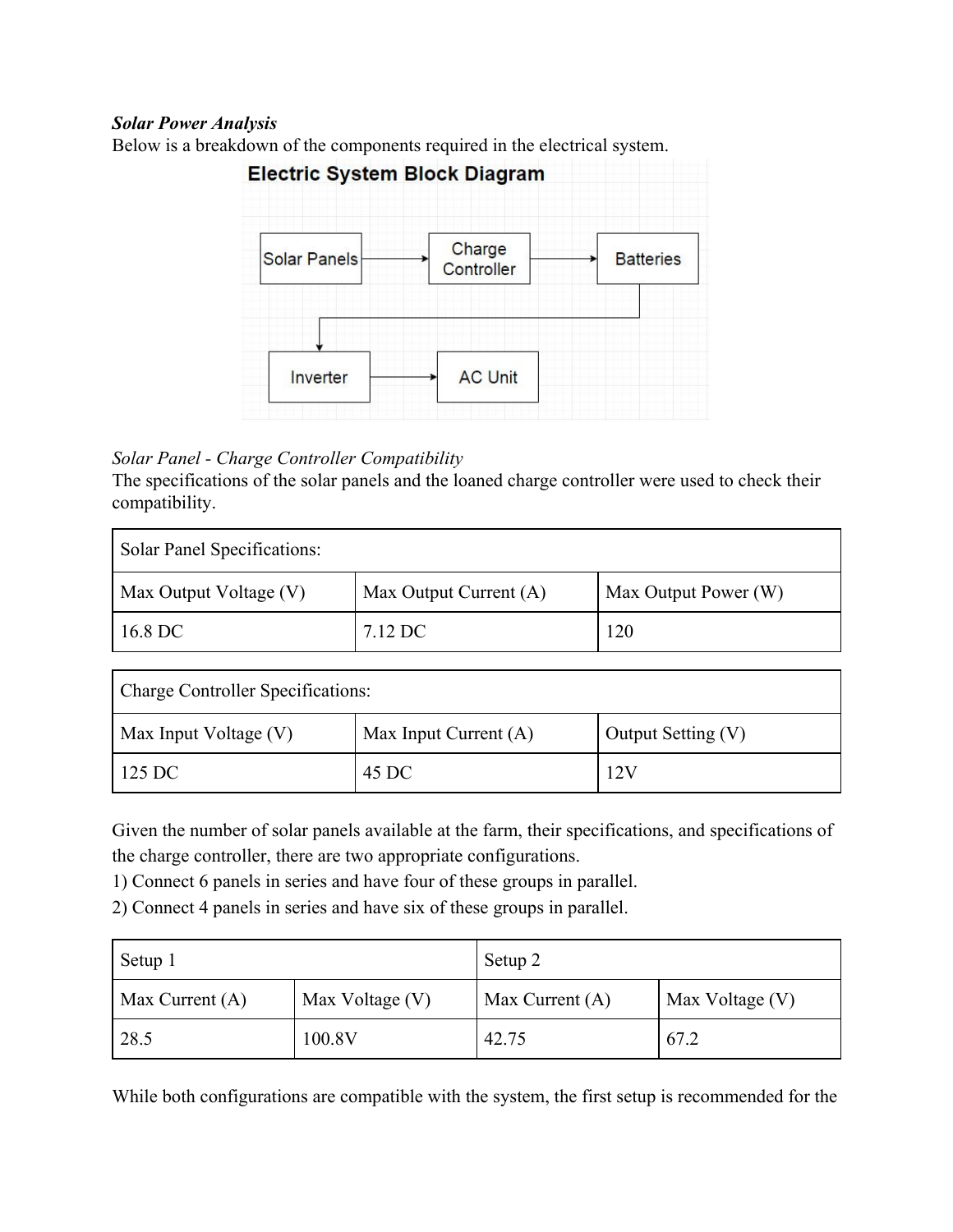simplest panel wiring and to set panel current and voltage sufficiently far from the limitations of the charge controller. This setup has the six panels of each rig connected in series and then each of the four rigs wired in parallel to the battery. It is important that all wires and connections for the panels are capable of running at least 30A of current; each wire connecting the panels to the charge controller should be at least 8 gauge wire.

# *Charge Controller - Battery Compatibility*

If the voltage of the battery pack is 12, 24, or 48V, the charge controller and battery set will be compatible. For best practice, the batteries should have the capacity to store approximately two days worth of load, or a minimum of 1 day. According to data collected, the required energy for two days is approximately 13.25 kWh. For our application, this should be increased by ~15% to account for increases in load due to a larger area, hotter days, and added produce added. This yields 15kWh for two days storage and 7.5 kWh for one day.

Limitations in battery pack voltage exist because the donated inverter only works with 12V battery packs. Three options are available: use the two donated 6V batteries as a 12V battery pack, use three 12V battery packs in parallel, or purchase a new inverter that works for 24V battery packs and use two 24V battery packs in parallel. It is not advised to use more than three battery packs in parallel because mismatch in the packs cause significant decrease in lifetime.

| Setup | Number of batteries | Capacity (kWh) | $\vert$ Cost [6,7] (\$) |
|-------|---------------------|----------------|-------------------------|
|       |                     | 2.5            |                         |
|       | O                   | 11.2           | 2100                    |
|       | 8                   | 16.5           | 2950                    |

The last option is more than two days worth of load and may be more than what is needed. The second option is the best compromise between performance and cost. The first option does not have the ability to store one day worth of load so the system may lose functionality overnight and during cloudy days.

# *Battery - Inverter Compatibility*

The only constraint is that the donated inverter must have an input of 12V. The load the inverter places on the batteries during operation was taken into account when sizing the battery packs.

# *Inverter - AC Compatibility*

The donated inverter can output 2500W and the recommended AC unit runs on approximately 1050W. The AC will not compromise the load limitations of the inverter so excess energy could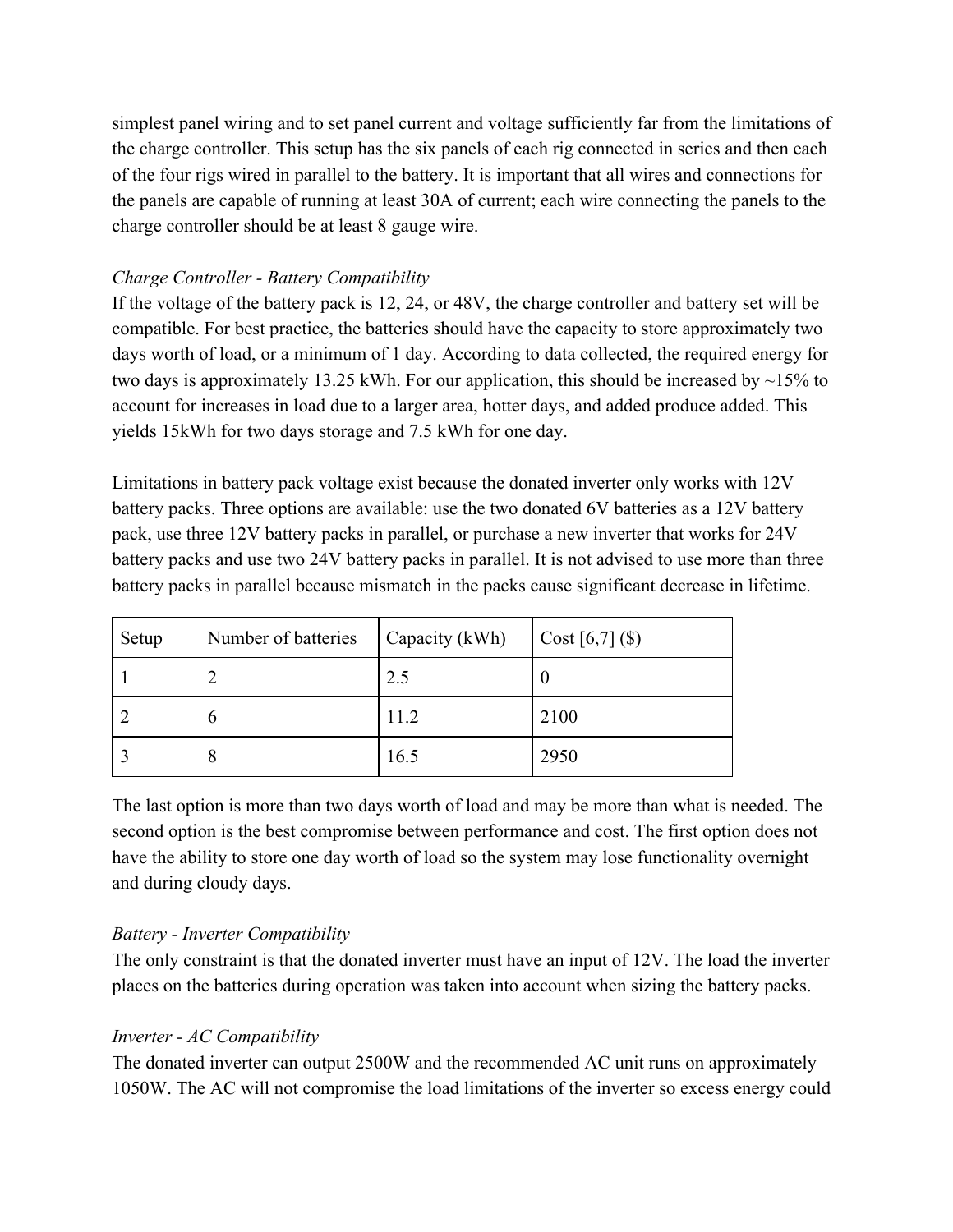be used to power other electronics on the farm.

#### *Solar Mounting Design*

The image below is a drawing of how the solar panels will be secured to the storage containers. The frame will be constructed of unistrut, a steel track, and smaller components including clamps, bolts, steel slabs, and L-joints to secure the track to other track pieces and to the container. These particular heights were chosen to accommodate an 18"-tall vent that lies in the center of the containers. Sourcing the unistrut from an industry professional, the cost of the total footage of unistrut needed will be approximately \$735 (~457 total feet needed to mount on both containers at \$1.60 per foot). A rough cost estimate of the smaller components reaches a total of approximately \$300 but a finer estimate will be created as more information on the amount of donated materials is available[9].



#### *Shade Structure Recommendations*

Initially, we worked with a tarp design hung using clamps and cables. After further discussion with our client we moved towards a sturdier model that could be attached to the edges of the storage container or a freestanding option. Based on energy and cost restraints, we have recommended a freestanding model that will not interfere with the proposed solar mounts. An image of the recommended carport canopy is below[10].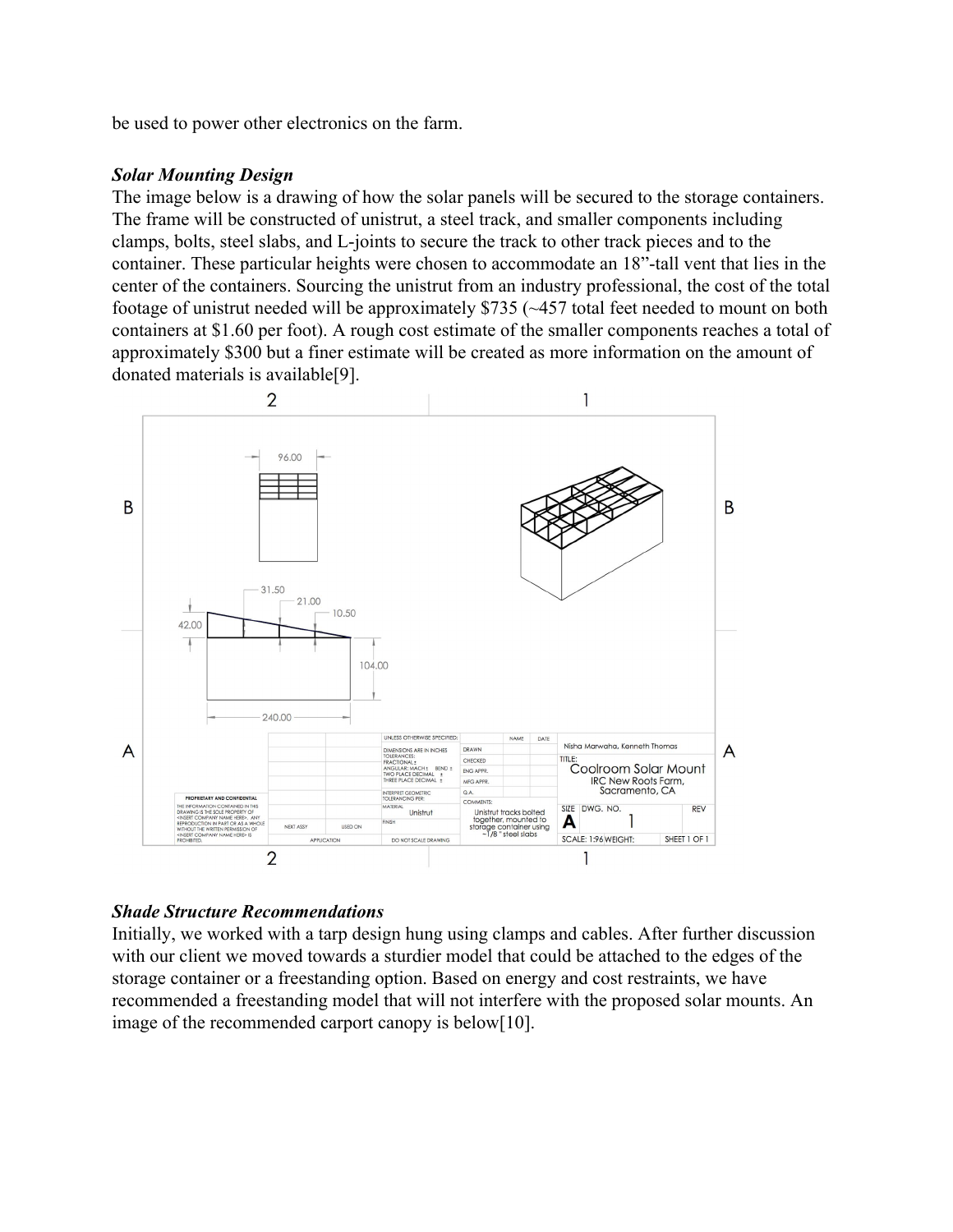

# **Conclusions** *Coolroom Power Requirements*

The coldroom power and energy requirements were estimated by taking power and temperature measurements from an existing Coolbot coolroom. While this should provide a good estimate of the power consumption of a similar system, it is important to understand in what ways the measured coolroom differs from our designed coolroom. The measured coolroom was empty, slightly smaller, and powered by the local electrical grid. To refine our measurements, data should be gathered when the coolroom contains produce and at a time more representative of a hot summer day.

# *Solar Power Analysis*

The solar panel analysis guarantees that if the equipment works as specifications, the electronics will be able to power the coolroom. The analysis ensures that the available components to the farm are compatible. Despite this, the donated batteries may not be able to support the system so three options for energy storage were proposed.

# *Solar Mounting Design*

The design that was made for mounting the solar panels matches the specifications of our client. Construction will ensue after funds are allocated and any further obstacles that may arise will be solved then.

# *Shade Structure Recommendations*

The recommendation for the shade structure fits the client's wants and needs. It is within the available budget, can be easily ordered and quickly delivered to the farm, is a commercially available kit that requires little expertise to construct, and shades the one side of the coolroom.

# **Recommendations**

# *Coolroom Power Requirements*

A few additional tests should be run on the UC Davis coolroom.

1. Fill the coolroom with a significant amount of thermal mass to see the temperature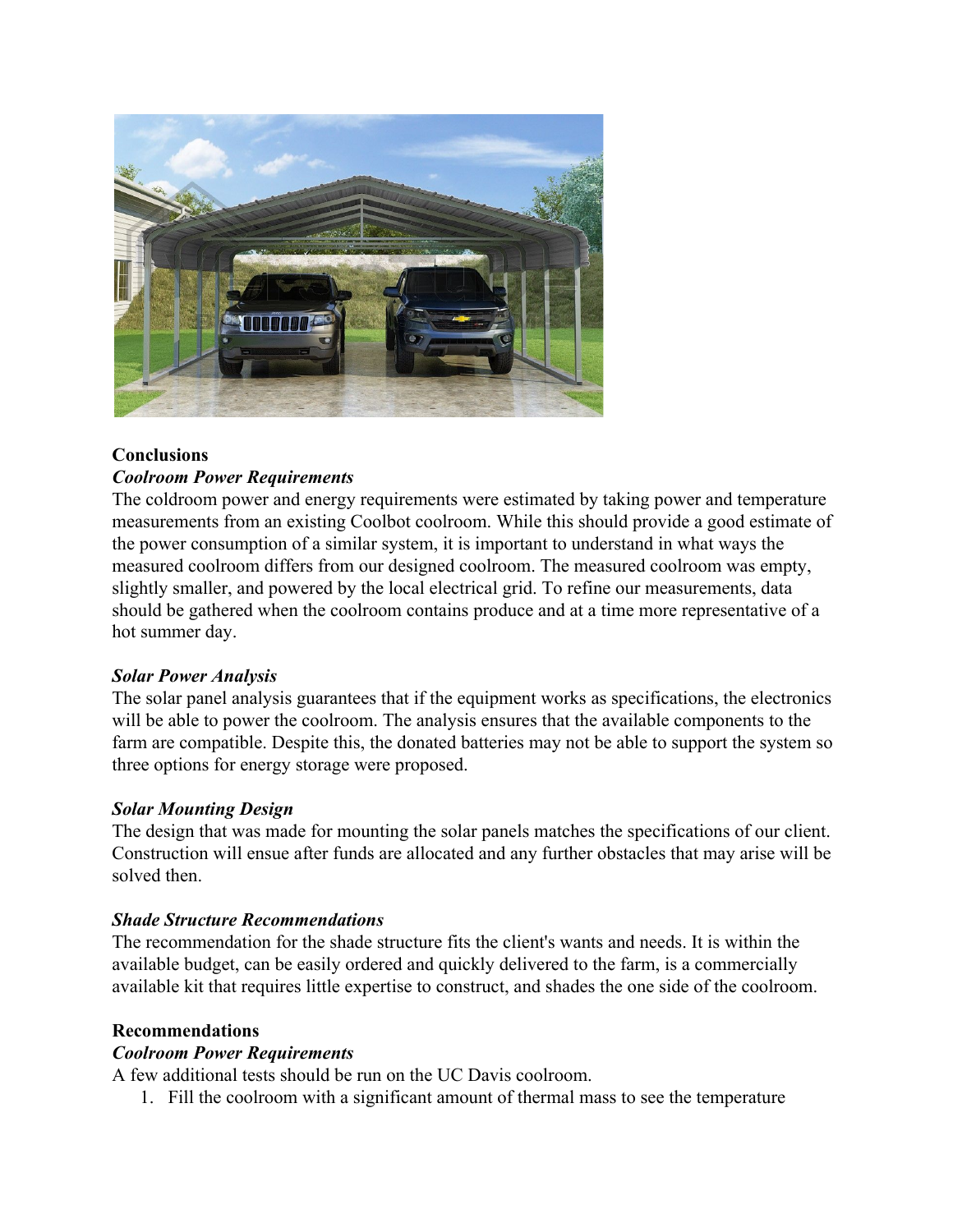distribution at night.

2. Add a model of the produce to the coolroom to observe how the power and energy requirements change.

The physical coolroom on the New Roots farm needs to be designed and constructed after appropriate funds are allocated.

#### *Solar Power Analysis*

The desired battery configuration must be chosen and, if necessary, ordered. Once the solar mounting structure is finished, the solar system should be assembled.

#### *Solar Mounting Design*

The materials to build the solar mounts need to be ordered. A finer cost estimate should be assembled for the clamps and other small pieces that will be extremely helpful in construction.

#### *Shade Structure Recommendations*

The recommended shade structure can be ordered and constructed.